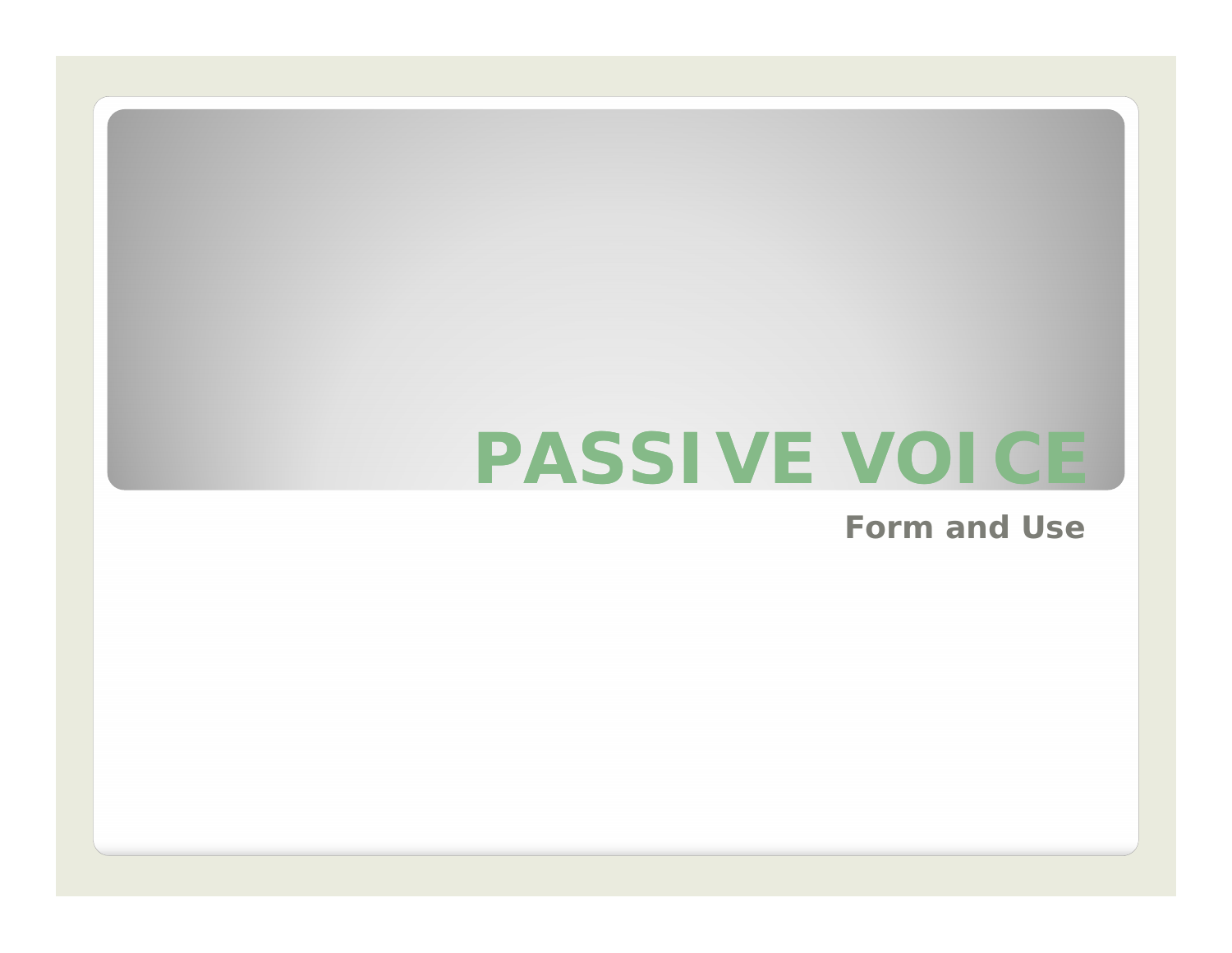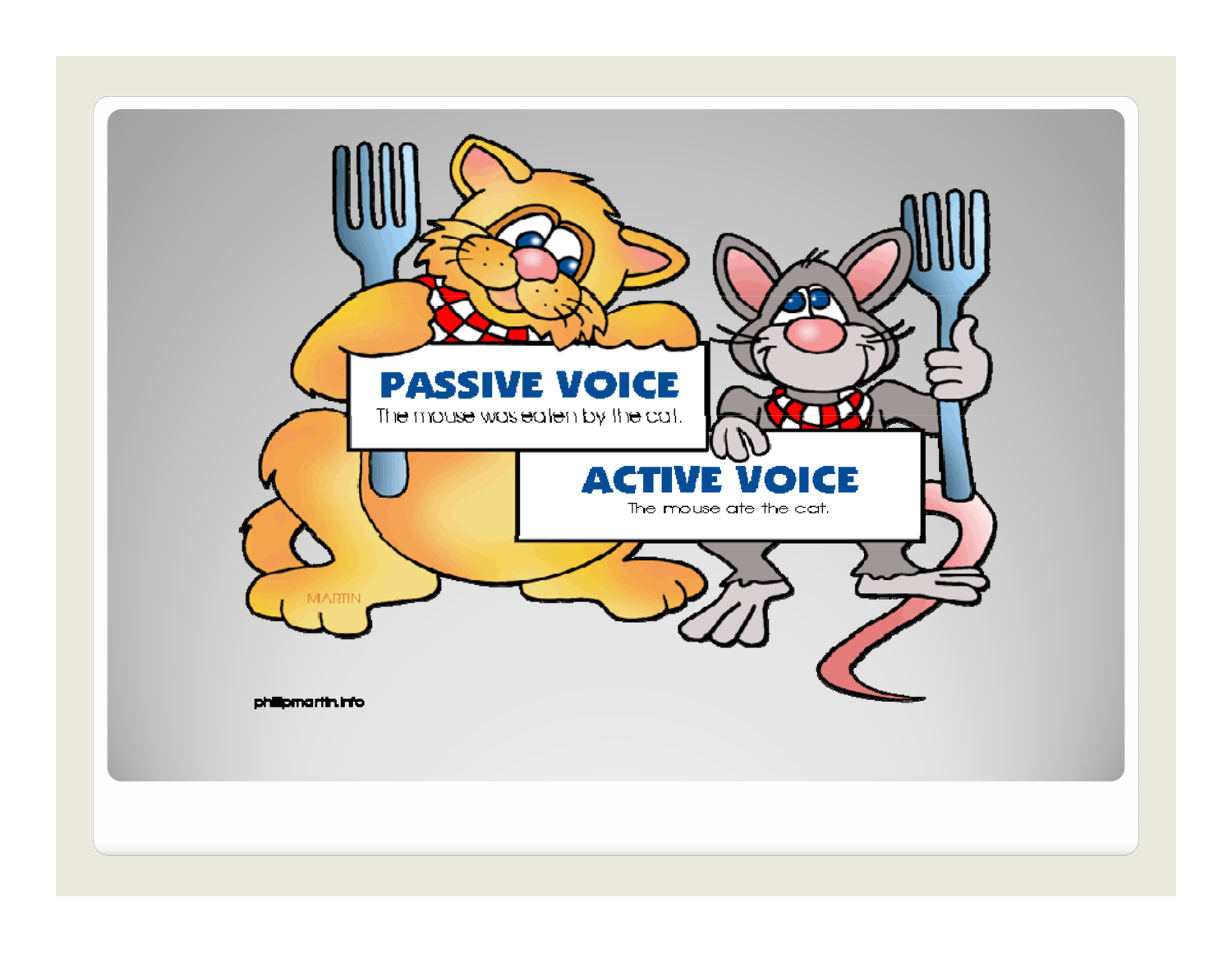The **voice** of a verb describes the relationship between the action (or state) that the verb expresses and the participants identified by its arguments (subject, object, etc.).

When the subject is the agent or doer of the action, the verb is in the **active voice**. When the subject is the patient, target or undergoer of the action, it is said to be in the **passive voice**.

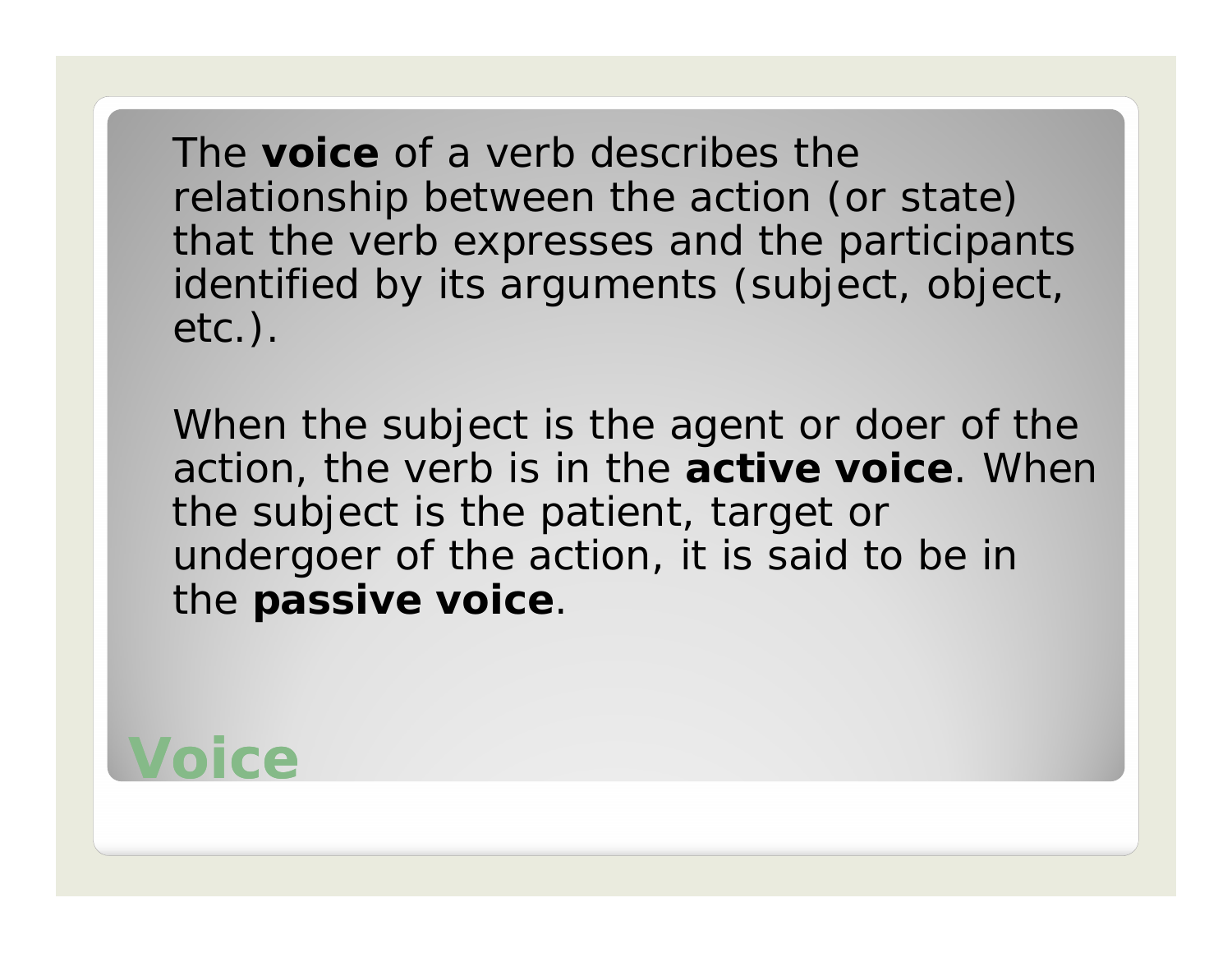## **Voice** expresses relationship between:

- the Subject and the Object of the action
- the Subject and the action

## **Voice (2)**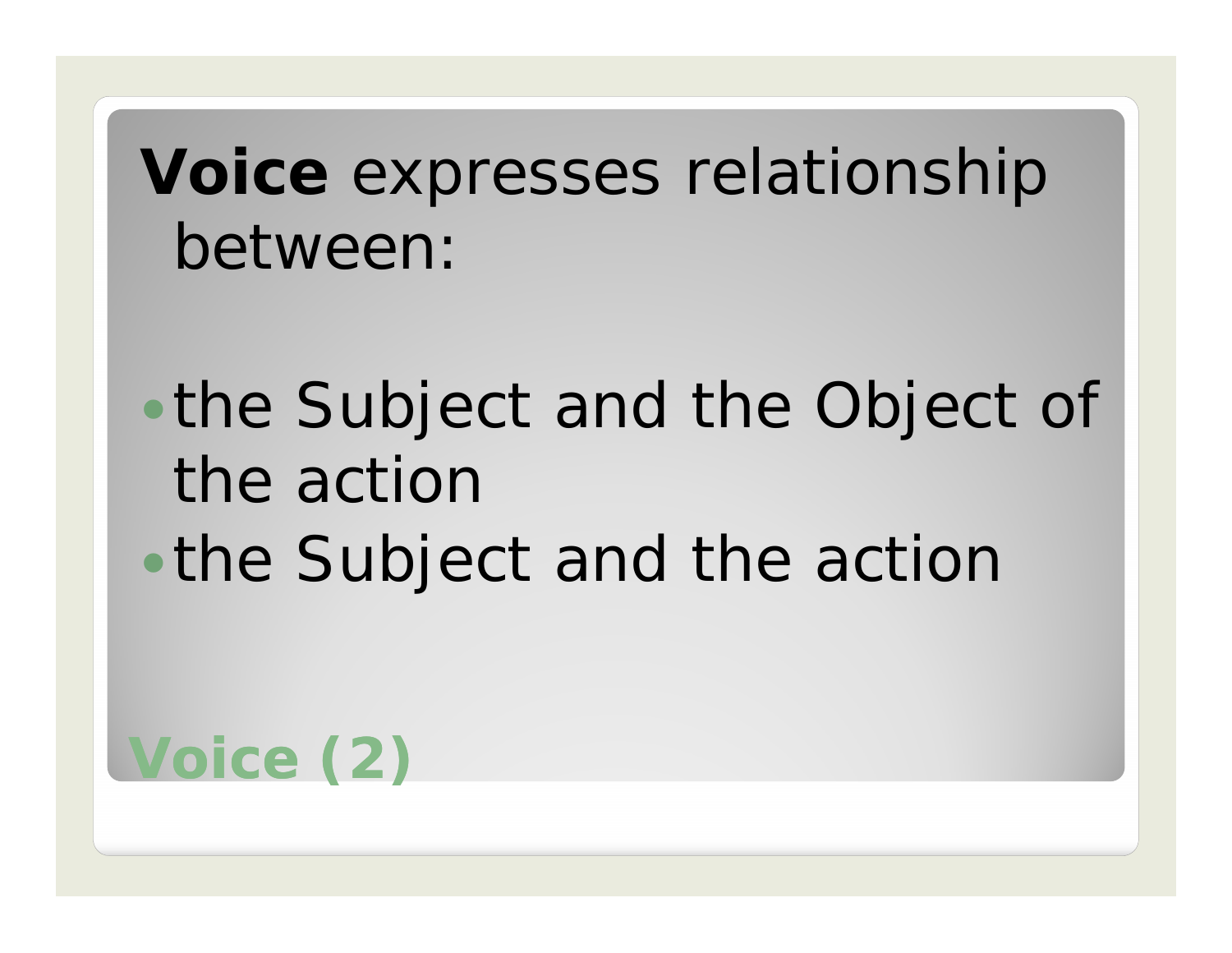• Transitive verbs (verbs that can take an object) can appear in active or passive sentences.

- Some intransitive verbs followed by a preposition can also appear in the passive.
	- $\cdot$  They **laughed at** him.
	- **\* He was laughed at.**

### **Active/Passive**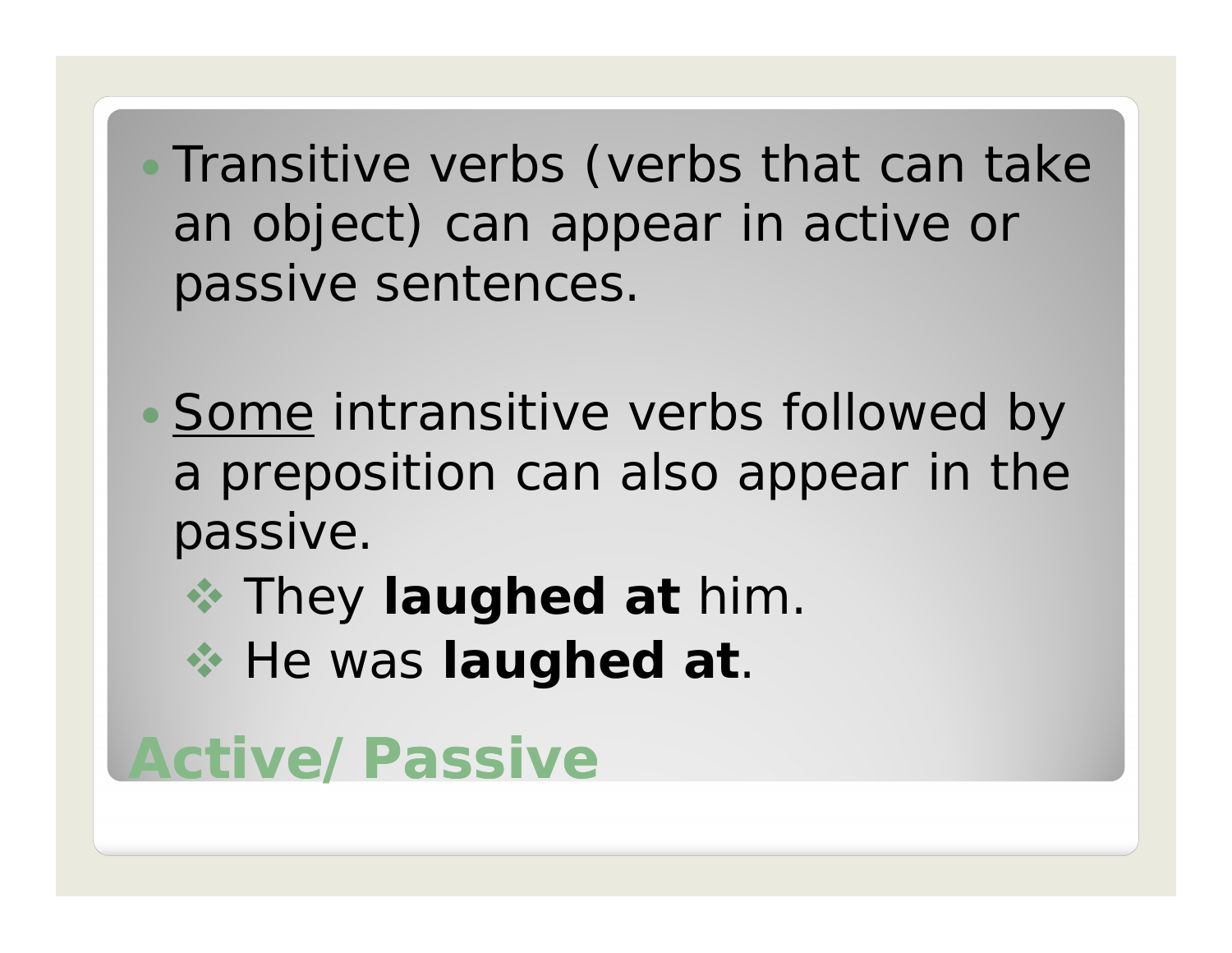#### In active sentence the Subject performs the action, whereas in the passive sentence the Subject receives the action.

## **Active/Passive (2)**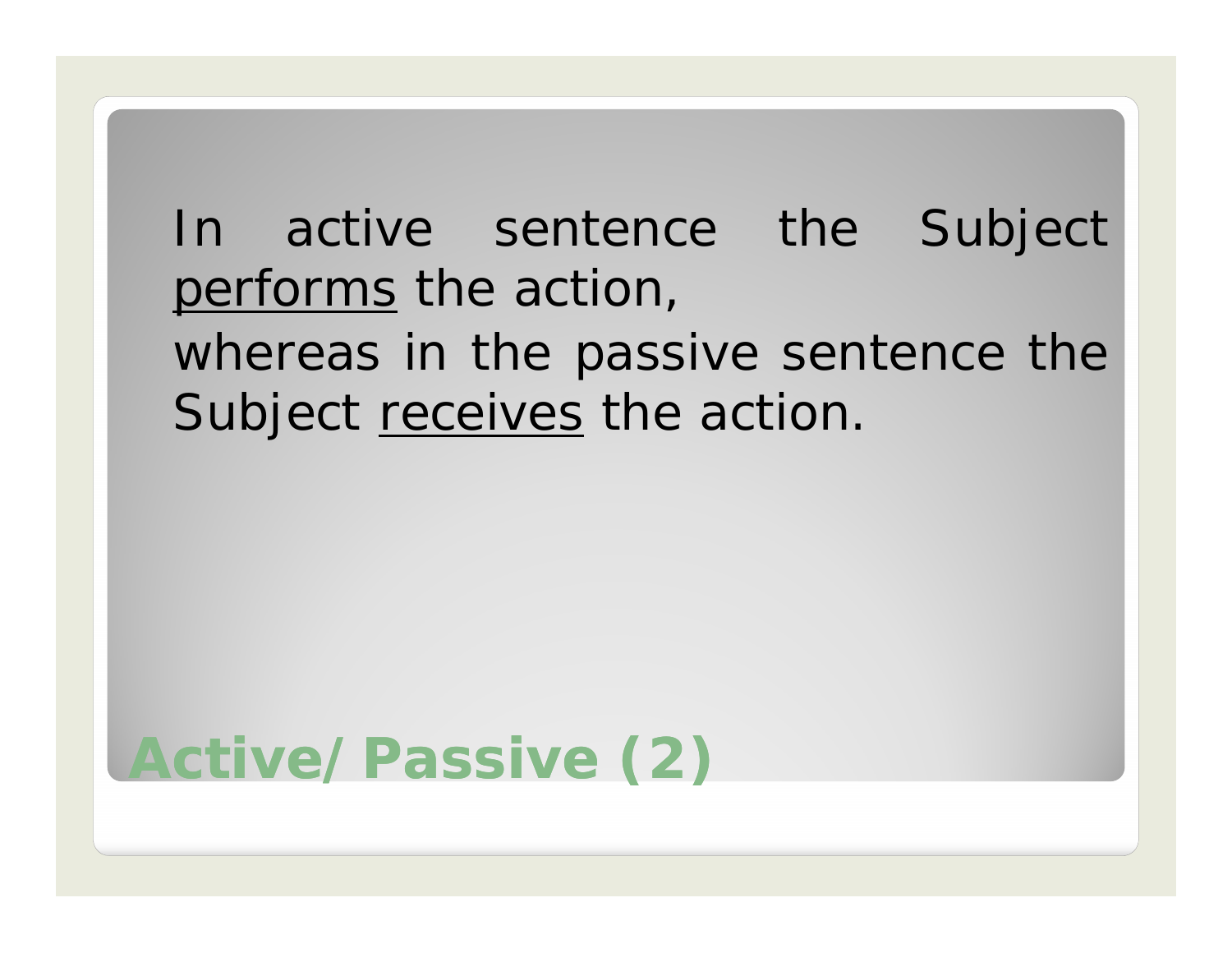## **Active**: Subject + Verb + Object

#### **Passive**:

Object  $+$  to be (in the same tense as the active verb) + past participle of the active verb

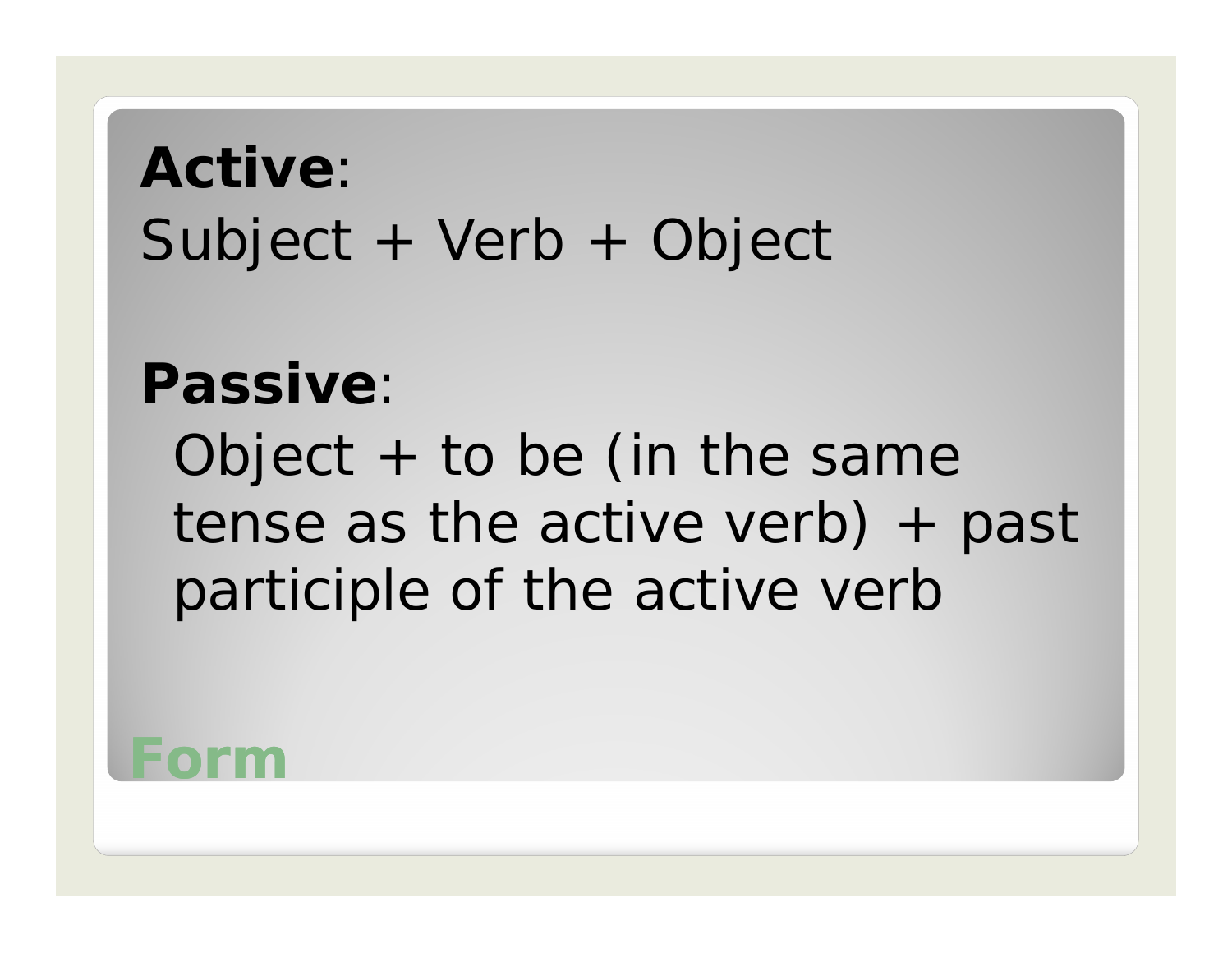A: We sell computers

P: Computers **are sold**.

A: They **broke** the switch. P: The switch **was broken**.

A: They **are repairing** the bridge. P: The bridge **is being repaired**.

### **Examples:**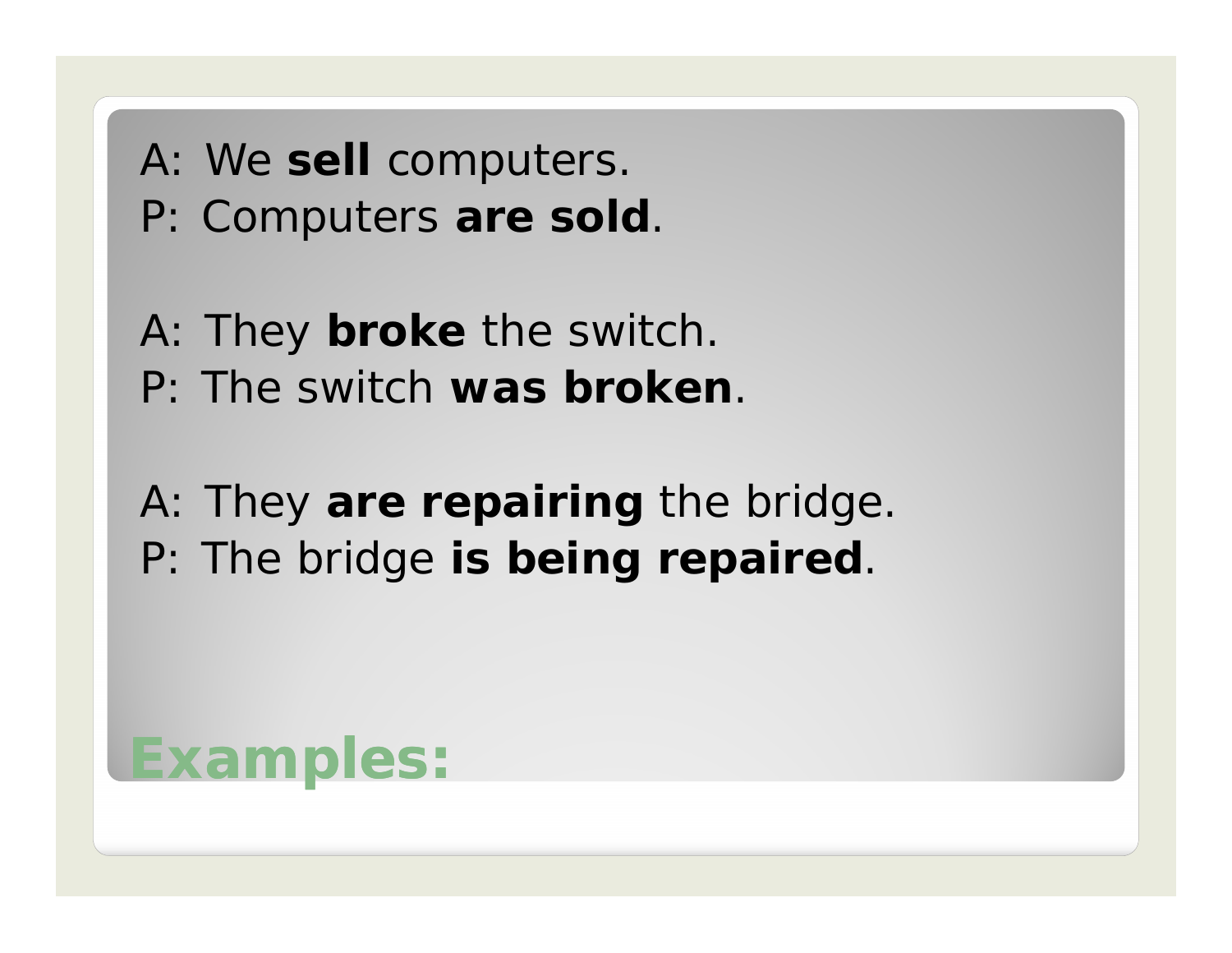| Tense/verb form                  | <b>Active voice</b> | <b>Passive voice</b> |
|----------------------------------|---------------------|----------------------|
| <b>Present Simple</b>            | keeps               | is kept              |
| <b>Present Continuous</b>        | is keeping          | is being kept        |
| Past Simple                      | kept                | was kept             |
| <b>Past Continuous</b>           | was keeping         | was being kept       |
| <b>Present Perfect</b>           | has kept            | has been kept        |
| Past Perfect                     | had kept            | had been kept        |
| <b>Future</b>                    | will keep           | will be kept         |
| Conditional                      | would keep          | would be kept        |
| <b>Present Infinitive</b>        | to keep             | to be kept           |
| Perfect Infinitive               | to have kept        | to have been kept    |
| <b>Present Participle/Gerund</b> | keeping             | being kept           |
| <b>Perfect Participle</b>        | having kept         | having been kept     |

**Active tenses and their passive equivalents**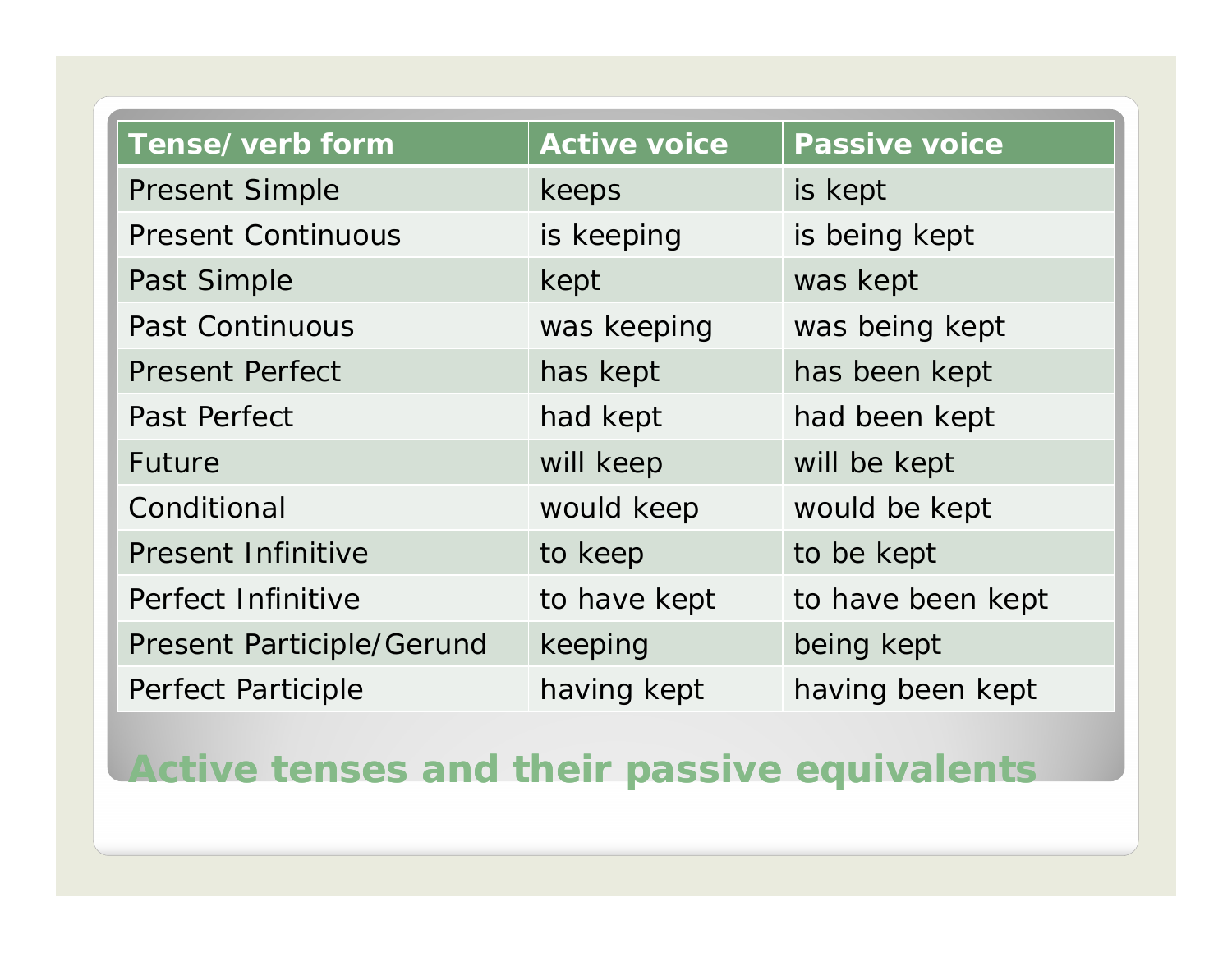We use Passive Voice when

- The Subject of the active sentence is not known; the Subject is either well-known or irrelevant; or we do not want to mention the doer of the actior
- It is more convenient or interesting to stress the thing done than the doer of it

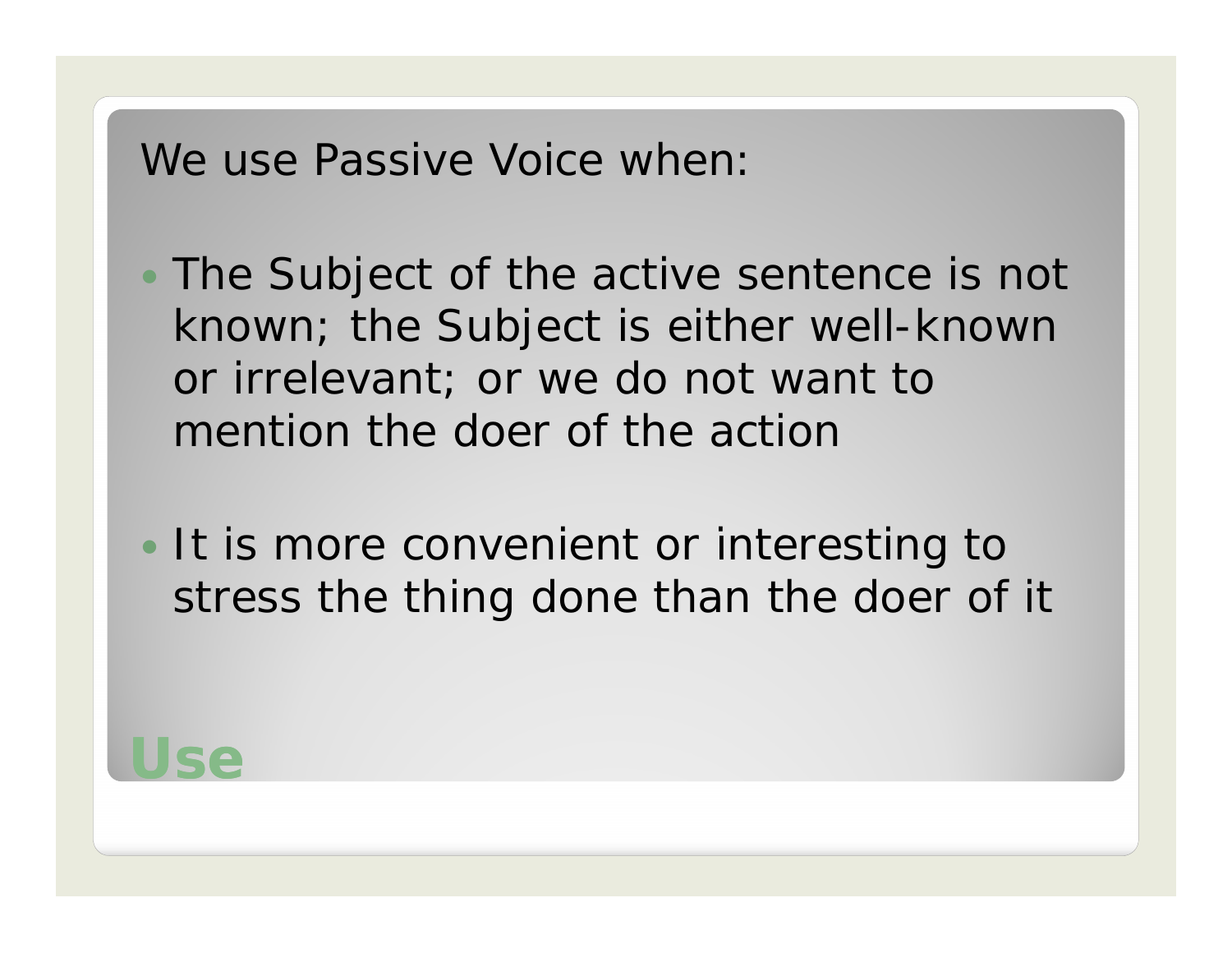When the agent is mentioned in a passive sentence, it is preceded by **by**:

## **Dufy painted this picture.** This picture was painted **by** Dufy.

## **Introduction of the Subject**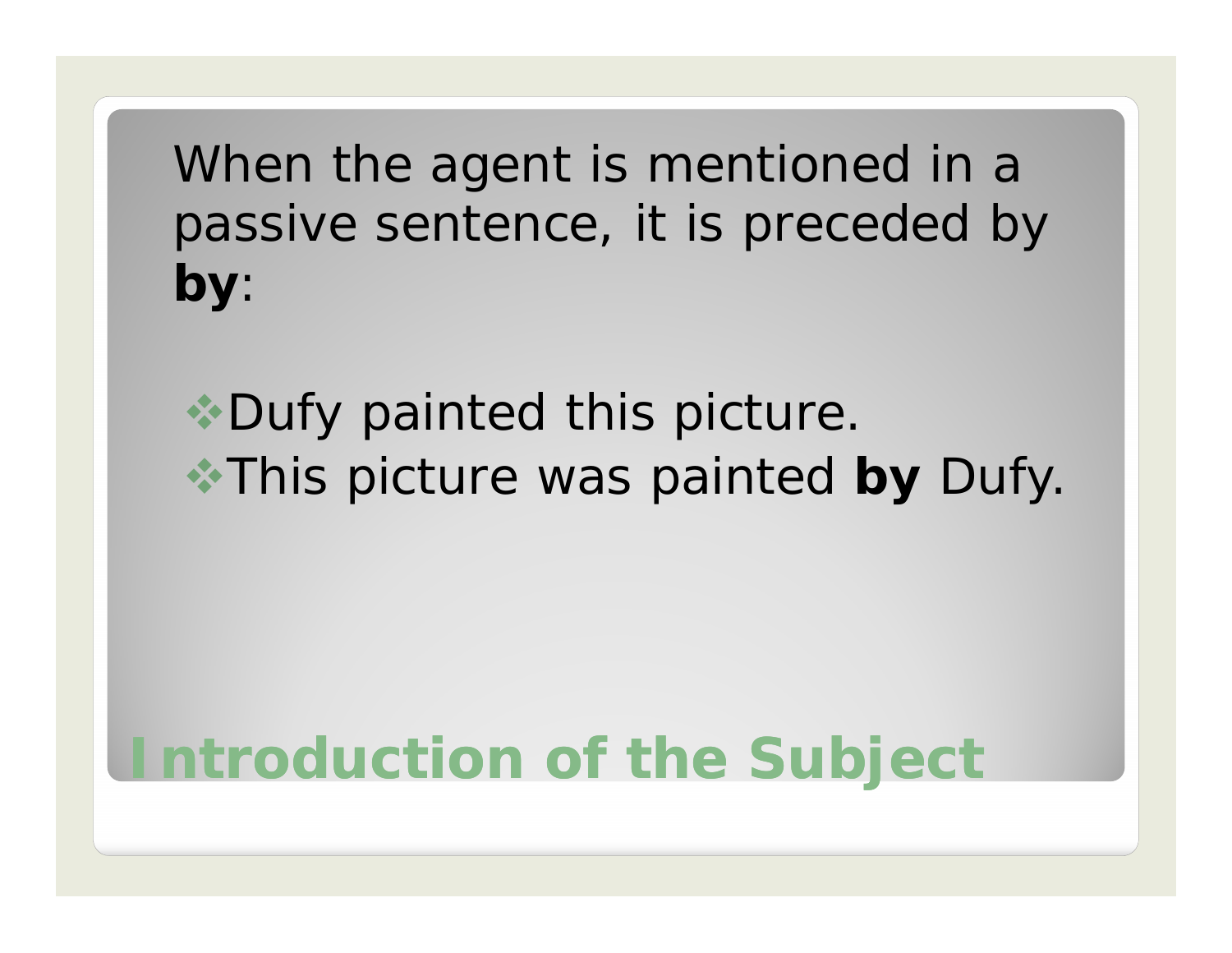When a verb + preposition + object combination is put into the passive, the preposition will remain immediately after the verb:

We must *write to* him.

He must be *written to*.

You can *play with* these cubs quite safely.

These cubs can be *played with* quite safely.

#### **Prepositions with passive verbs**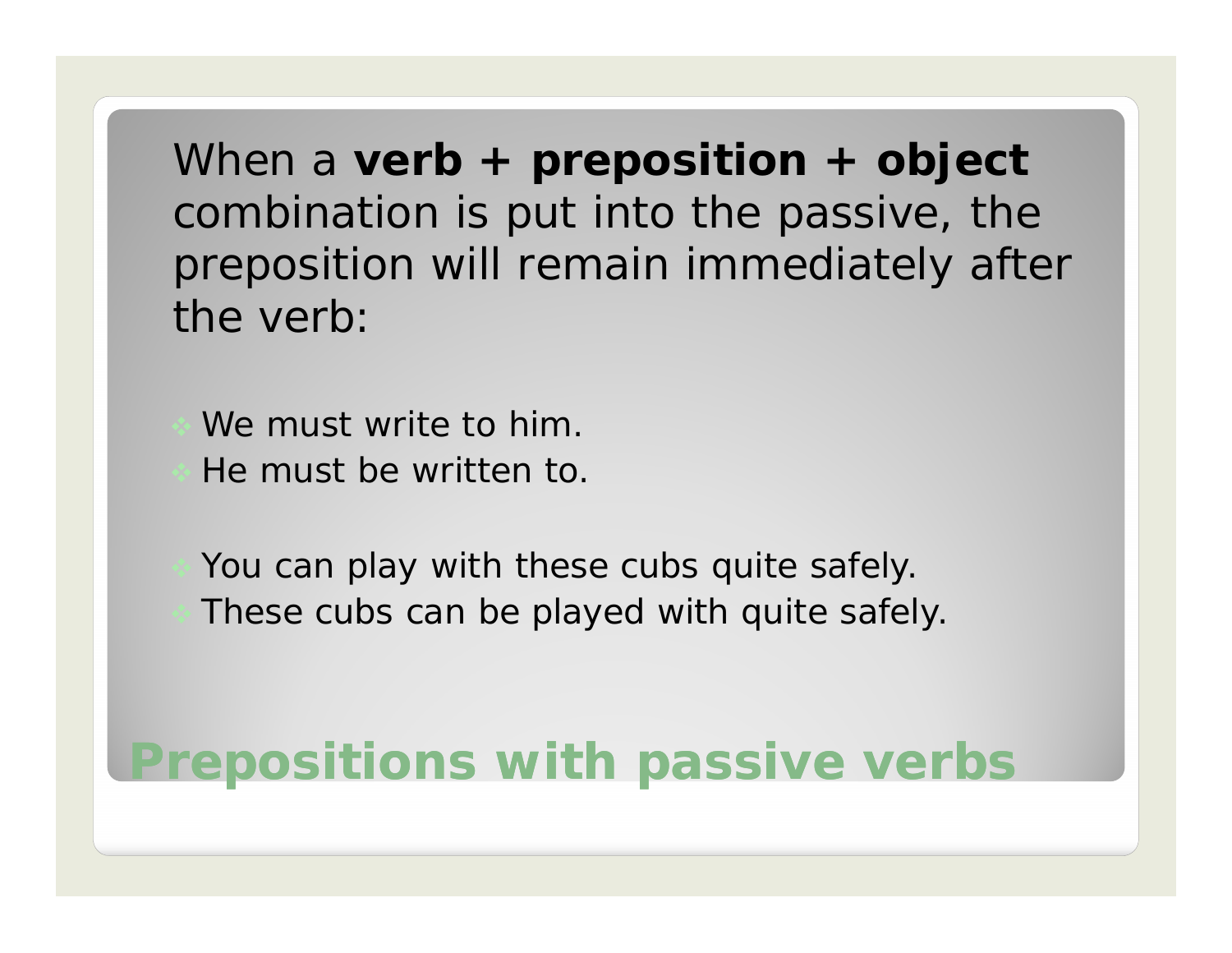Sentence with 2 objects - a direct and an indirect object - could have 2 passive forms:

- A: He sent me nothing.
- P1: Nothing was sent to me.
- P2: I was sent nothing.

P2 is much more usual - when the indirect object becomes the subject of the passive verb.

### **Passives of two-object verbs two**